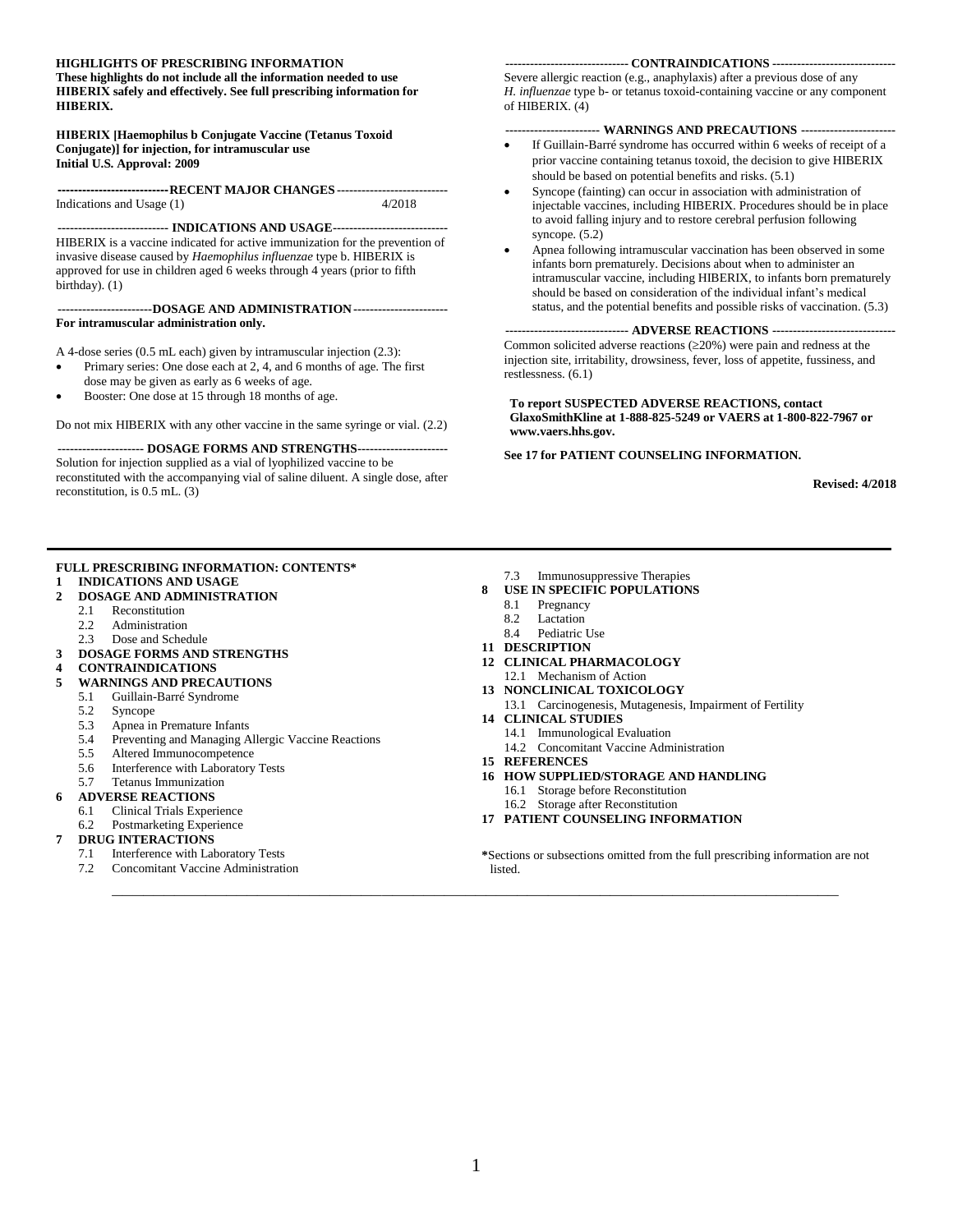## **FULL PRESCRIBING INFORMATION**

## <span id="page-1-0"></span>**1 INDICATIONS AND USAGE**

HIBERIX is indicated for active immunization for the prevention of invasive disease caused by *Haemophilus influenzae* (*H. influenzae*) type b. HIBERIX is approved for use in children aged 6 weeks through 4 years (prior to fifth birthday).

The evaluation of effectiveness of HIBERIX was based on immune responses in children using serological endpoints that predict protection from invasive disease due to *H. influenzae* type b *[see Clinical Pharmacology (12.1), Clinical Studies (14.1)]*.

### <span id="page-1-1"></span>**2 DOSAGE AND ADMINISTRATION**

#### <span id="page-1-2"></span>**2.1 Reconstitution**

HIBERIX is to be reconstituted only with the accompanying saline diluent. The reconstituted vaccine should be a clear and colorless solution. Parenteral drug products should be inspected visually for particulate matter and discoloration prior to administration, whenever solution and container permit. If either of these conditions exists, the vaccine should not be administered.





Use a separate sterile needle and sterile syringe for each individual.

After reconstitution, administer HIBERIX immediately or store refrigerated between 2° and 8°C  $(36^{\circ}$  and  $46^{\circ}F)$  and administer within 24 hours. If the vaccine is not administered immediately, shake the solution well again before administration.

### <span id="page-1-3"></span>**2.2 Administration**

### **For intramuscular use only**.

HIBERIX is administered as a single dose (0.5 mL) by intramuscular injection into the anterolateral aspect of the thigh or deltoid.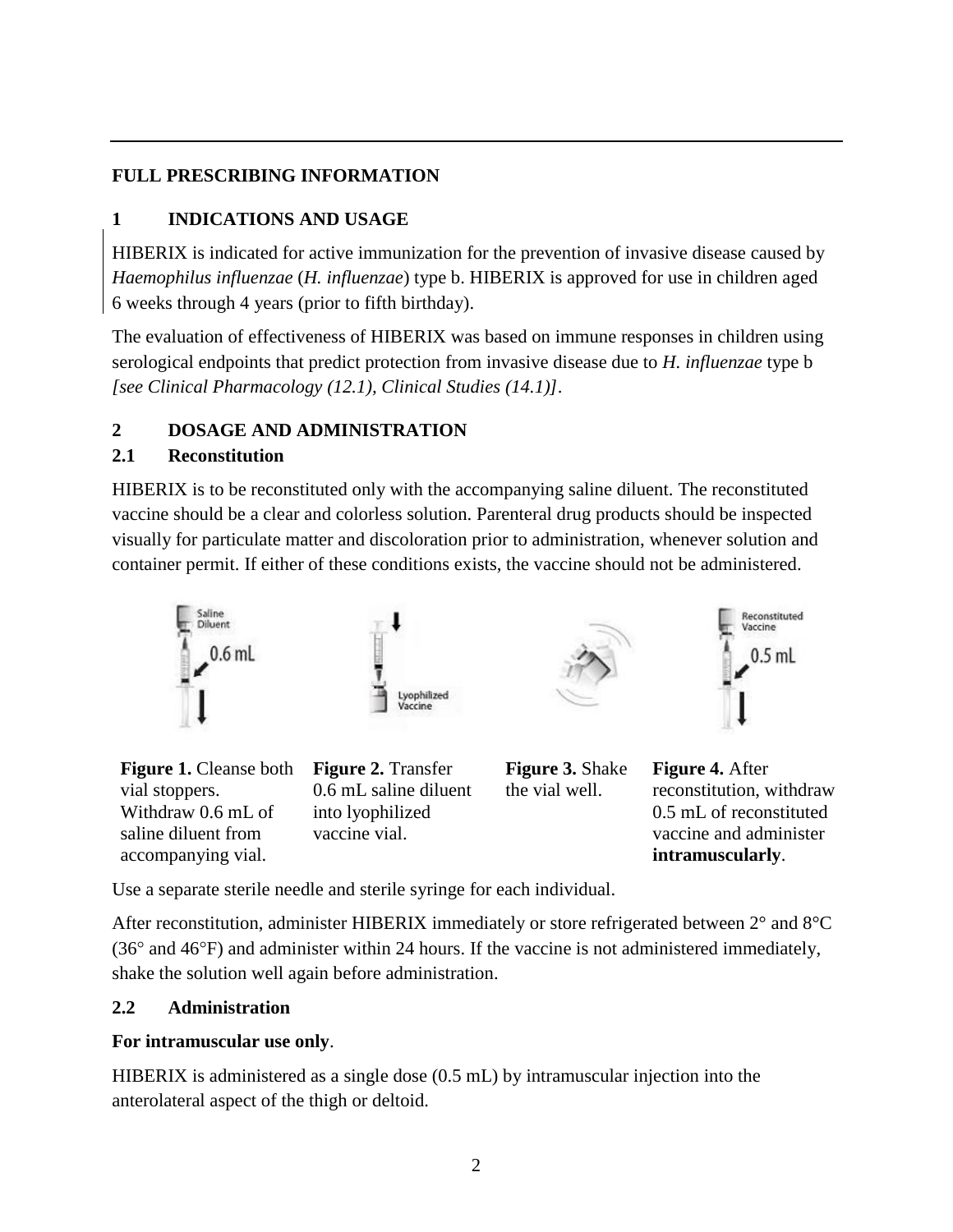Do not administer this product intravenously, intradermally, or subcutaneously.

If HIBERIX is administered concomitantly with other injectable vaccines, they should be given with separate syringes and at different injection sites. HIBERIX should not be mixed with any other vaccine in the same syringe or vial.

## <span id="page-2-0"></span>**2.3 Dose and Schedule**

HIBERIX is administered as a 4-dose series (0.5-mL each dose) given by intramuscular injection. The series consists of a primary immunization course of 3 doses administered at 2, 4, and 6 months of age, followed by a booster dose administered at 15 through 18 months of age. The first dose may be given as early as 6 weeks of age.

## <span id="page-2-1"></span>**3 DOSAGE FORMS AND STRENGTHS**

HIBERIX is a solution for injection supplied as a single-dose vial of lyophilized vaccine to be reconstituted with the accompanying vial of saline diluent. A single dose, after reconstitution, is 0.5 mL.

## <span id="page-2-2"></span>**4 CONTRAINDICATIONS**

Severe allergic reaction (e.g., anaphylaxis) after a previous dose of any *H. influenzae* type b- or tetanus toxoid-containing vaccine or any component of the vaccine is a contraindication to administration of HIBERIX *[see Description (11)]*.

## <span id="page-2-3"></span>**5 WARNINGS AND PRECAUTIONS**

## <span id="page-2-4"></span>**5.1 Guillain-Barré Syndrome**

If Guillain-Barré syndrome has occurred within 6 weeks of receipt of a prior vaccine containing tetanus toxoid, the decision to give any tetanus toxoid-containing vaccine, including HIBERIX, should be based on careful consideration of the potential benefits and possible risks.

## <span id="page-2-5"></span>**5.2 Syncope**

Syncope (fainting) can occur in association with administration of injectable vaccines, including HIBERIX. Syncope can be accompanied by transient neurological signs such as visual disturbance, paresthesia, and tonic-clonic limb movements. Procedures should be in place to avoid falling injury and to restore cerebral perfusion following syncope.

## <span id="page-2-6"></span>**5.3 Apnea in Premature Infants**

Apnea following intramuscular vaccination has been observed in some infants born prematurely. Decisions about when to administer an intramuscular vaccine, including HIBERIX, to infants born prematurely should be based on consideration of the individual infant's medical status, and the potential benefits and possible risks of vaccination.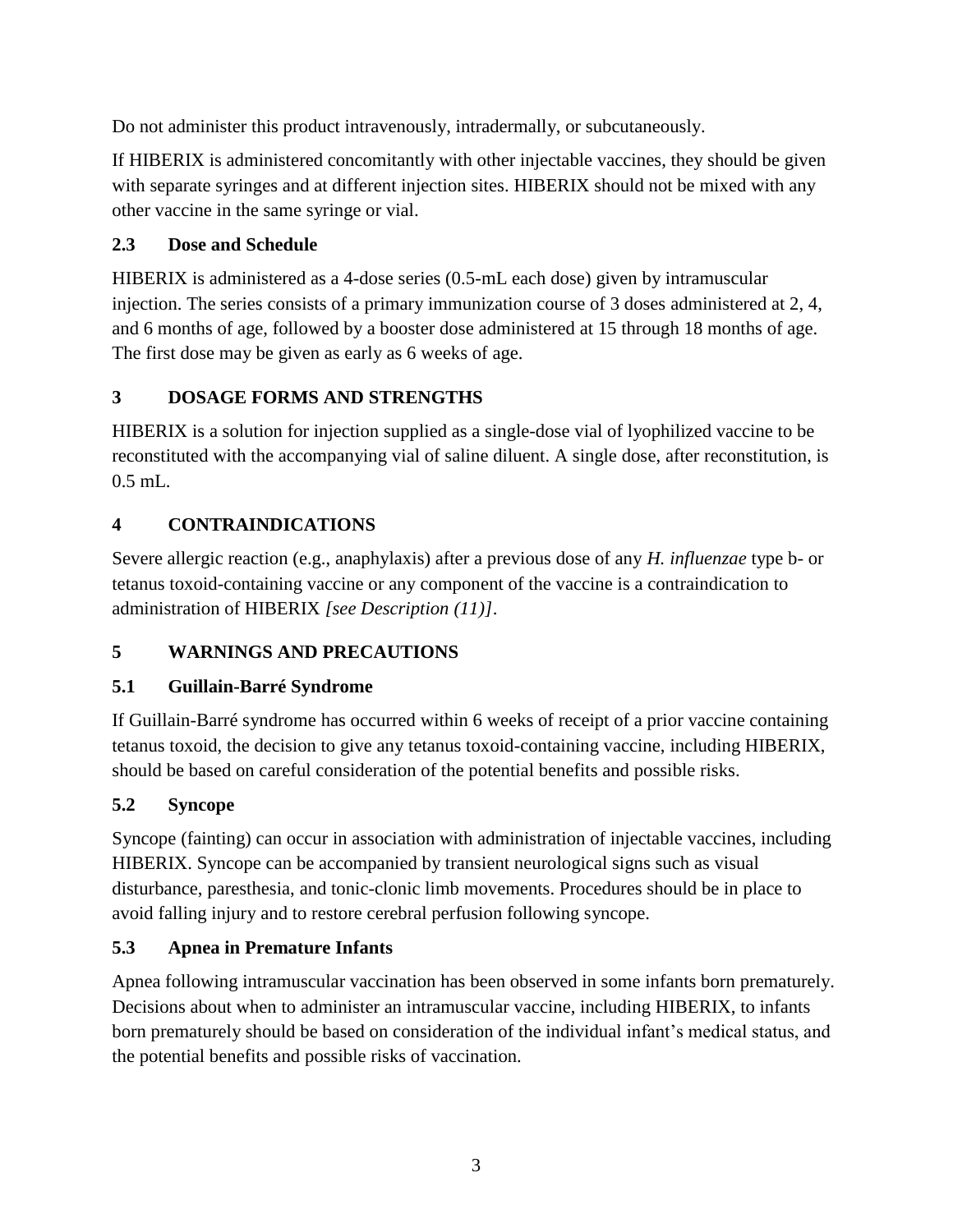### <span id="page-3-0"></span>**5.4 Preventing and Managing Allergic Vaccine Reactions**

Prior to administration, the healthcare provider should review the patient's immunization history for possible vaccine hypersensitivity. Epinephrine and other appropriate agents used for the control of immediate allergic reactions must be immediately available should an acute anaphylactic reaction occur.

### <span id="page-3-1"></span>**5.5 Altered Immunocompetence**

Safety and effectiveness of HIBERIX in immunosuppressed children have not been evaluated. If HIBERIX is administered to immunosuppressed children, including children receiving immunosuppressive therapy, the expected immune response may not be obtained.

### <span id="page-3-2"></span>**5.6 Interference with Laboratory Tests**

Urine antigen detection may not have a diagnostic value in suspected disease due to *H. influenzae* type b within 1 to 2 weeks after receipt of a *H. influenzae* type b-containing vaccine, including HIBERIX *[see Drug Interactions (7.1)]*.

#### <span id="page-3-3"></span>**5.7 Tetanus Immunization**

<span id="page-3-4"></span>Immunization with HIBERIX does not substitute for routine tetanus immunization.

### **6 ADVERSE REACTIONS**

#### <span id="page-3-5"></span>**6.1 Clinical Trials Experience**

Because clinical trials are conducted under widely varying conditions, adverse reaction rates observed in the clinical trials of a vaccine cannot be directly compared with rates in the clinical trials of another vaccine and may not reflect the rates observed in practice. There is the possibility that broad use of HIBERIX could reveal adverse reactions not observed in clinical trials.

Across clinical trials, common solicited adverse reactions  $(\geq 20\%)$  were pain and redness at the injection site, irritability, drowsiness, fever, loss of appetite, fussiness, and restlessness.

Study 1: In a randomized, controlled clinical trial conducted in the U.S., children were vaccinated with HIBERIX ( $n = 2.963$ ), a U.S.-licensed monovalent Haemophilus b Conjugate Vaccine (Control PRP-T) (Sanofi Pasteur SA) (n = 520), or a U.S.-licensed combined Diphtheria and Tetanus Toxoids and Acellular Pertussis Adsorbed, Inactivated Poliovirus and Haemophilus b Conjugate Vaccine (DTaP-IPV/Hib) (Sanofi Pasteur Ltd.) (n = 520) at 2, 4, and 6 months of age. HIBERIX and Control PRP-T (Sanofi Pasteur SA) were administered concomitantly with PEDIARIX (DTaP-HBV-IPV) [Diphtheria and Tetanus Toxoids and Acellular Pertussis Adsorbed, Hepatitis B (Recombinant) and Inactivated Poliovirus Vaccine] and Pneumococcal 13-valent Conjugate Vaccine (PCV13) (Wyeth Pharmaceuticals Inc.) with Doses 1, 2, and 3 and ROTARIX [Rotavirus Vaccine, Live, Oral] with Doses 1 and 2. DTaP-IPV/Hib was administered concomitantly with PCV13 and ENGERIX-B [Hepatitis B Vaccine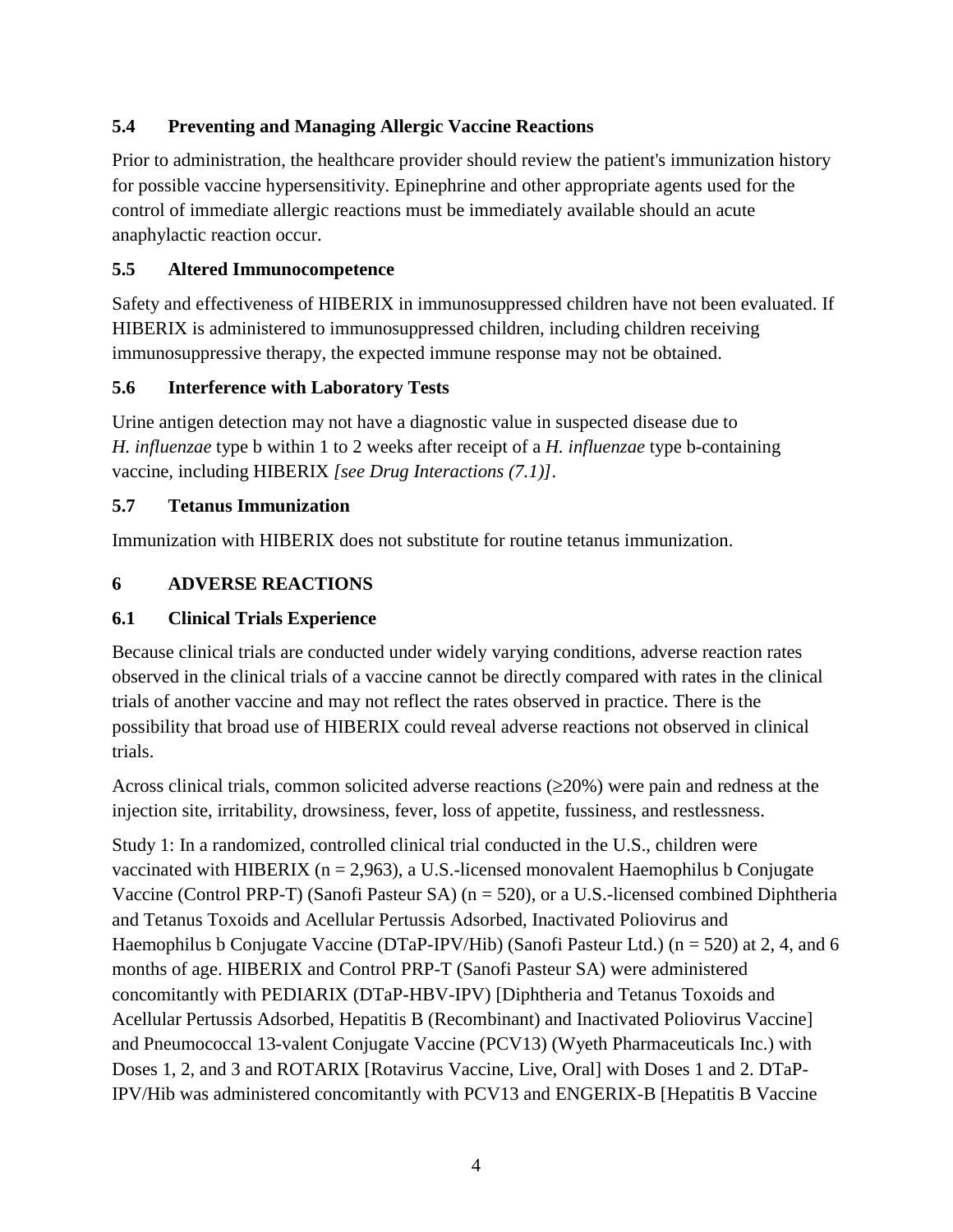(Recombinant)] with Doses 1, 2, and 3 and ROTARIX with Doses 1 and 2. If a birth dose of hepatitis B vaccine was received, ENGERIX-B was given with Doses 1 and 3. In the total population, 51.2% were male; 61% were white, 8% were Asian, 9% were black, and 22% were other racial/ethnic groups.

In Study 1, children received a booster dose of either HIBERIX ( $n = 2,336$ ), a Haemophilus b Conjugate Vaccine (Control PRP-T) (Sanofi Pasteur SA) ( $n = 435$ ), or a combined Diphtheria and Tetanus Toxoids and Acellular Pertussis Adsorbed, Inactivated Poliovirus and Haemophilus b Conjugate Vaccine (DTaP-IPV/Hib) (Sanofi Pasteur Ltd.) (n = 400) at 15 to 18 months of age (mean age: 15.6 months) following primary vaccination at 2, 4, and 6 months of age with the same vaccine. The booster dose of HIBERIX and Control PRP-T (Sanofi Pasteur SA) was administered concomitantly with INFANRIX (DTaP) [Diphtheria and Tetanus Toxoids and Acellular Pertussis Vaccine Adsorbed].

In 7 additional clinical studies, 1,008 children received HIBERIX as a booster dose following primary vaccination with either HIBERIX ( $n = 530$ ), Haemophilus b Conjugate Vaccine (Control PRP-T) (Sanofi Pasteur SA) (n = 235), Haemophilus b Conjugate Vaccine (Merck & Co., Inc.) (n = 26), or Haemophilus b Conjugate Vaccine (Wyeth Pharmaceuticals Inc.) (no longer licensed in the U.S.,  $n = 217$ ). None of the studies included a comparator group that received a booster dose with a U.S.-licensed Haemophilus b Conjugate Vaccine. Studies were conducted in Europe, Canada, and Latin America. Across these studies, the mean age of subjects at the time of booster vaccination with HIBERIX ranged from 16 to 19 months. At the time of vaccination, 172 (17.1%) subjects were aged 11 to 14 months, 642 (63.7%) subjects were aged 15 to 18 months, and 194 (19.2%) subjects were aged 19 to 25 months. Approximately half of the subjects were male. Among subjects for whom information on race/ethnicity was available, nearly all subjects were white.

In these 7 studies, HIBERIX was administered concomitantly with non-U.S. formulations (containing 2.5 mg 2-phenoxyethanol per dose as preservative) of one of the following U.S. licensed vaccines: INFANRIX (DTaP) [Diphtheria and Tetanus Toxoids and Acellular Pertussis Vaccine Adsorbed], KINRIX (DTaP-IPV) [Diphtheria and Tetanus Toxoids and Acellular Pertussis Adsorbed and Inactivated Poliovirus Vaccine], or PEDIARIX (DTaP-HBV-IPV). In the studies, DTaP-IPV and DTaP-HBV-IPV were administered in dosing regimens not approved in the U.S. Some subjects received DTaP-HBV (GlaxoSmithKline Biologicals, not licensed in U.S.) concomitantly with HIBERIX.

#### Solicited Adverse Reactions

The reported frequencies of solicited local reactions and general adverse reactions from Study 1 after primary and booster vaccination are presented in Table 1 and Table 2, respectively.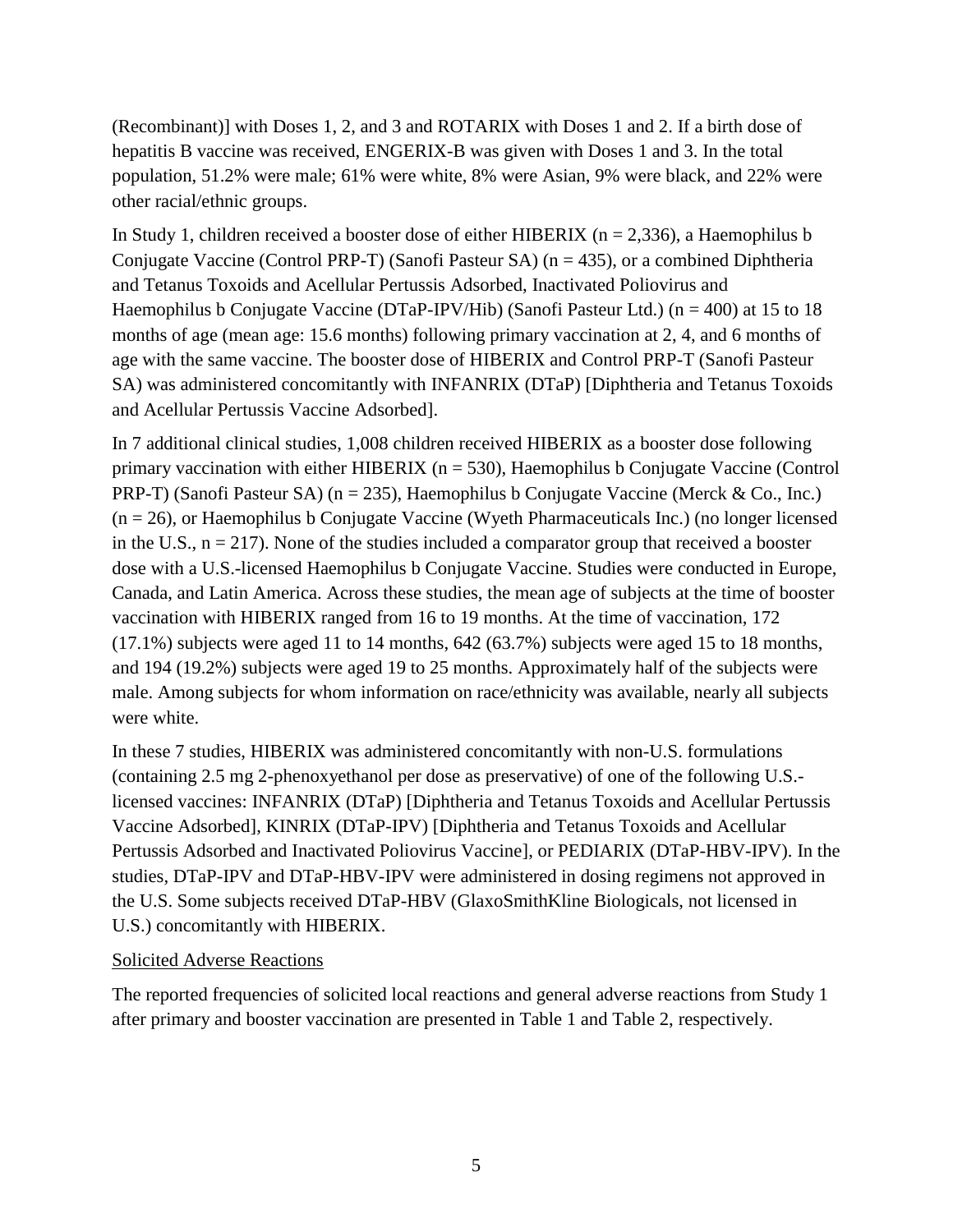|                             | <b>HIBERIX</b><br>$\frac{0}{0}$ |                |                         | <b>Control PRP-T</b><br>$\frac{0}{0}$ |                |                         | DTaP-IPV/Hib<br>$\frac{6}{9}$ |                  |                |
|-----------------------------|---------------------------------|----------------|-------------------------|---------------------------------------|----------------|-------------------------|-------------------------------|------------------|----------------|
|                             |                                 | <b>Dose</b>    |                         |                                       | <b>Dose</b>    |                         | <b>Dose</b>                   |                  |                |
| <b>Adverse Reactions</b>    | $\mathbf{1}$                    | $\overline{2}$ | $\overline{\mathbf{3}}$ | $\mathbf{1}$                          | $\overline{2}$ | $\overline{\mathbf{3}}$ | $\mathbf{1}$                  | $\overline{2}$   | 3              |
| Locale                      |                                 |                |                         |                                       |                |                         |                               |                  |                |
| $\mathbf n$                 | 2,828                           | 2,668          | 2,553                   | 498                                   | 481            | 463                     | 492                           | 469              | 443            |
| Pain                        | 49                              | 45             | 43                      | 57                                    | 53             | 48                      | 58                            | 50               | 49             |
| Pain, Grade 3 <sup>f</sup>  | $\overline{4}$                  | 3              | $\overline{2}$          | 9                                     | 5              | $\overline{4}$          | 9                             | $\overline{3}$   | $\overline{3}$ |
| Redness                     | 19                              | 25             | 29                      | 24                                    | 32             | 30                      | 26                            | 31               | 37             |
| Redness, >20 mm             | $\mathbf{1}$                    | $\mathbf{1}$   | 1                       | $\overline{2}$                        | $\mathbf{1}$   | $\Omega$                | $\overline{2}$                | $\overline{2}$   | $\overline{2}$ |
| Swelling                    | 13                              | 15             | 19                      | 19                                    | 22             | 20                      | 20                            | 24               | 24             |
| Swelling, >20 mm            | $\overline{2}$                  | 1              | 1                       | $\overline{4}$                        | 3              | 1                       | $\overline{4}$                | $\overline{2}$   | $\overline{2}$ |
| <b>General</b>              |                                 |                |                         |                                       |                |                         |                               |                  |                |
| $\mathbf n$                 | 2,830                           | 2,669          | 2,553                   | 499                                   | 480            | 463                     | 492                           | 469              | 443            |
| Irritability                | 69                              | 70             | 67                      | 76                                    | 71             | 67                      | 73                            | 67               | 69             |
| Irritability, Grade 3g      | $\overline{4}$                  | 6              | 5                       | 8                                     | 8              | 5                       | 6                             | 5                | 3              |
| Drowsiness                  | 60                              | 54             | 49                      | 66                                    | 56             | 50                      | 61                            | 52               | 50             |
| Drowsiness, Grade $3h$      | $\overline{2}$                  | 3              | $\overline{2}$          | $\overline{4}$                        | $\overline{2}$ | 1                       | $\overline{4}$                | 3                | $\overline{3}$ |
| Loss of appetite            | 29                              | 28             | 28                      | 33                                    | 32             | 27                      | 34                            | 24               | 24             |
| Loss of appetite,           | $\mathbf{1}$                    | $\overline{2}$ | $\overline{2}$          | $\overline{2}$                        | $\mathbf{1}$   | $\theta$                | $\mathbf{1}$                  | $\overline{0}$   | $\mathbf{1}$   |
| Grade 3 <sup>i</sup>        |                                 |                |                         |                                       |                |                         |                               |                  |                |
| Fever                       | 14                              | 19             | 19                      | 16                                    | 19             | 16                      | 12                            | 11               | 18             |
| Fever, Grade 3 <sup>j</sup> | $\overline{0}$                  | $\mathbf{1}$   | 1                       | $\overline{0}$                        | $\overline{0}$ | 1                       | $\boldsymbol{0}$              | $\boldsymbol{0}$ | $\mathbf{1}$   |

**Table 1. Percentage of Children with Solicited Local Reactions and General Adverse Reactions within 4 Days of Primary Series Vaccination<sup>a</sup> (at 2, 4, and 6 Months of Age) with HIBERIX<sup>b</sup> , Control PRP-T<sup>b</sup> , or DTaP-IPV/Hib<sup>c</sup> , Total Vaccinated Cohort<sup>d</sup>**

 $n = All$  subjects for whom safety data were available.

<sup>a</sup> Within 4 days of vaccination defined as day of vaccination and the next 3 days.

<sup>b</sup> Each dose (Doses 1, 2, and 3) of HIBERIX or Control PRP-T (Sanofi Pasteur SA) was concomitantly administered with PEDIARIX (DTaP-HBV-IPV) and PCV13. Doses 1 and 2 were concomitantly administered with ROTARIX.

 $c$  Each dose (Doses 1, 2, and 3) of DTaP-IPV/Hib was concomitantly administered with PCV13 and ENGERIX-B with Doses 1, 2, and 3 and ROTARIX with Doses 1 and 2. If a birth dose of hepatitis B vaccine was received, ENGERIX-B was given with Doses 1 and 3.

<sup>d</sup> Study 1: NCT01000974.

- <sup>e</sup> Local reactions at the injection site for HIBERIX, Control PRP-T, or DTaP-IPV/Hib.
- <sup>f</sup> Grade 3 pain defined as cried when limb was moved/spontaneously painful.

<sup>g</sup> Grade 3 irritability defined as crying that could not be comforted/prevented normal activity.

<sup>h</sup> Grade 3 drowsiness defined as prevented normal daily activity.

<sup>i</sup> Grade 3 loss of appetite defined as did not eat at all.

<sup>j</sup> Fever defined as  $\geq 100.4$ °F ( $\geq 38.0$ °C) rectally; Grade 3 fever defined as  $> 103.1$ °F ( $> 39.5$ °C) rectally.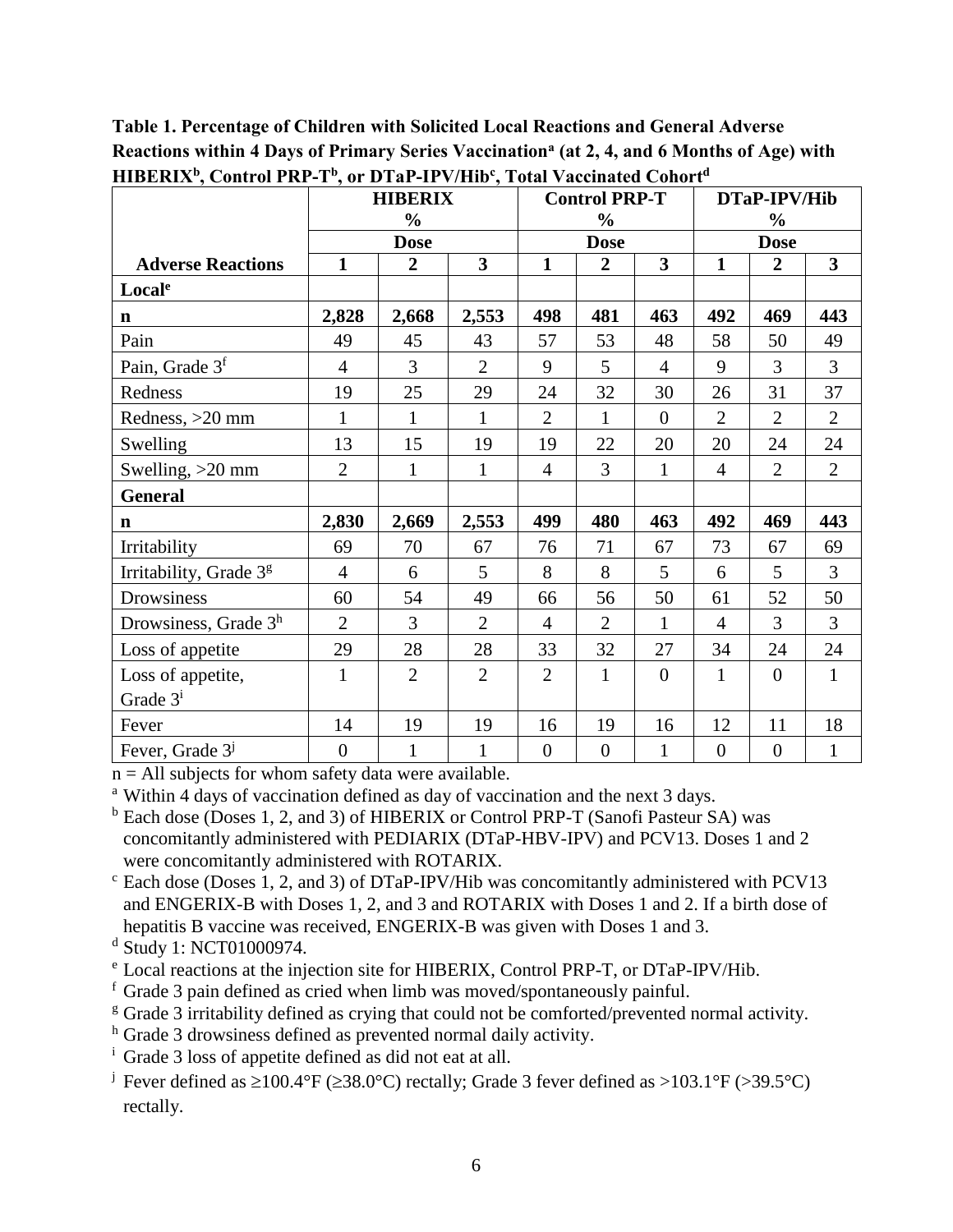**Table 2. Percentage of Children with Solicited Local Reactions and General Adverse Reactions within 4 Days of Booster Vaccination<sup>a</sup> (Dose 4 at 15 through 18 Months of Age) with HIBERIX<sup>b</sup> , Control PRP-T<sup>b</sup> , or DTaP-IPV/Hib, Total Vaccinated Cohort<sup>c</sup>**

|                          |             | <b>HIBERIX</b>       | <b>Control PRP-T</b> |                      | DTaP-IPV/Hib% |                      |  |
|--------------------------|-------------|----------------------|----------------------|----------------------|---------------|----------------------|--|
|                          |             | $\frac{0}{0}$        | $\frac{6}{9}$        |                      |               |                      |  |
| <b>Adverse Reactions</b> | Any         | Grade 3 <sup>d</sup> | Any                  | Grade 3 <sup>d</sup> | Any           | Grade 3 <sup>d</sup> |  |
| Local <sup>e</sup>       | $n = 2,224$ |                      | $n = 416$            |                      |               | $n = 379$            |  |
| Pain                     | 41          |                      | 43                   |                      | 43            |                      |  |
| Redness                  | 30          |                      | 31                   |                      | 30            | 3                    |  |
| Swelling                 | 18          |                      | 20                   |                      | 20            | 3                    |  |
| <b>General</b>           |             | $n = 2,225$          |                      | $n = 416$            |               | $n = 379$            |  |
| Irritability             | 58          | 2                    | 60                   | 5                    | 53            | 2                    |  |
| Drowsiness               | 39          |                      | 39                   | 3                    | 31            | $\Omega$             |  |
| Loss of appetite         | 28          |                      | 34                   | 2                    | 22            |                      |  |
| Fever <sup>f</sup>       | 15          |                      | 14                   |                      | 18            |                      |  |

 $n = All$  subjects for whom safety data were available.

Subjects received primary vaccination at 2, 4, and 6 months of age with the same vaccine as the booster dose.

<sup>a</sup> Within 4 days of vaccination defined as day of vaccination and the next 3 days.

<sup>b</sup> The booster dose of HIBERIX and Control PRP-T (Sanofi Pasteur SA) was concomitantly administered with INFANRIX (DTaP).

<sup>c</sup> Study 1: NCT01000974.

<sup>d</sup> Grade 3 pain defined as cried when limb was moved/spontaneously painful.

Grade 3 redness, swelling defined as  $>20$  mm.

Grade 3 irritability defined as crying that could not be comforted/prevented normal activity.

Grade 3 drowsiness defined as prevented normal daily activity.

Grade 3 loss of appetite defined as did not eat at all.

Grade 3 fever defined as  $>102.2$ °F ( $>39.0$ °C) axillary.

<sup>e</sup> Local reactions at the injection site for HIBERIX, Control PRP-T, or DTaP-IPV/Hib.

<sup>f</sup> Fever defined as  $\geq$ 99.5°F ( $\geq$ 37.5°C) axillary.

In an open-label, multicenter study conducted in Germany (Study 2), 371 children received a booster dose of HIBERIX administered concomitantly with DTaP-HBV-IPV. The mean age at the time of vaccination was 16 months. Subjects in this study had previously received a primary series with either HIBERIX ( $n = 92$ ), Control PRP-T (Sanofi Pasteur SA) ( $n = 96$ ), or Haemophilus b Conjugate Vaccine (Wyeth Pharmaceuticals Inc.) (no longer licensed in the U.S.)  $(n = 183)$ . All subjects previously received 3 doses of DTaP-HBV-IPV. The reported frequencies of solicited local reactions and general adverse reactions are presented in Table 3.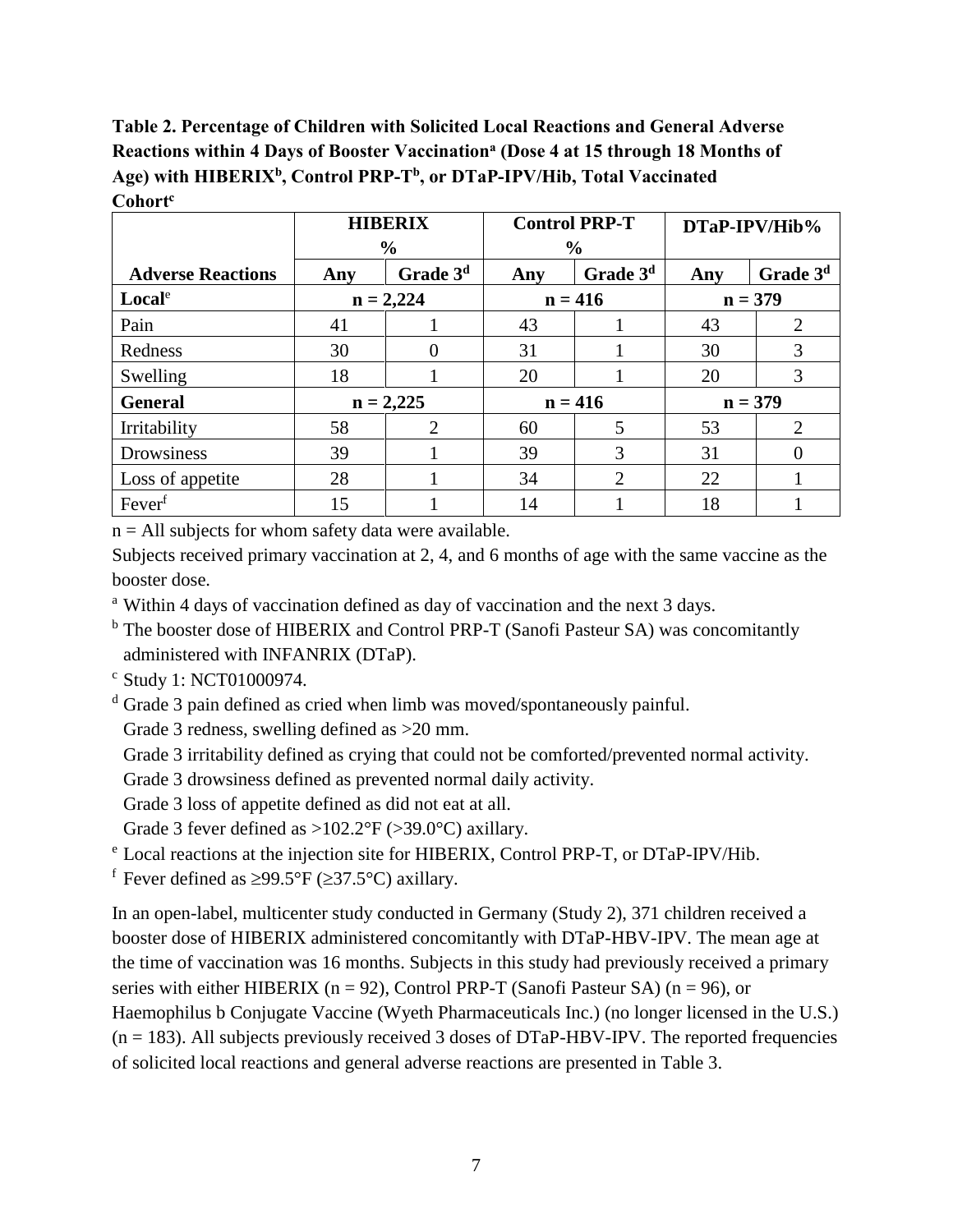**Table 3. Percentage of Children with Solicited Local Reactions and General Adverse Reactions within 4 Days of Booster Vaccination<sup>a</sup> (Dose 4) with HIBERIX<sup>b</sup>**

|                          | $\frac{0}{0}$ | $\frac{0}{0}$  |
|--------------------------|---------------|----------------|
| <b>Adverse Reactions</b> | Any           | Grade 3        |
| Local <sup>d</sup>       |               |                |
| Redness                  | 25            | $2^e$          |
| Pain                     | 21            | 1 I            |
| Swelling                 | 15            | $2^e$          |
| <b>General</b>           |               |                |
| Fever <sup>g</sup>       | 35            | 4              |
| Fussiness                | 26            | 1 <sup>h</sup> |
| Loss of appetite         | 23            | $1^{\rm i}$    |
| Restlessness             | 22            | 1 <sup>1</sup> |
| Sleepiness               | 20            | 11             |
| Diarrhea                 | 15            | 11             |
| Vomiting                 | 5             | 1 <sup>1</sup> |

**Coadministered with DTaP-HBV-IPV<sup>c</sup> , Intent-to-Treat Cohort (n = 371)**

 $n = All$  subjects for whom safety data were available.

<sup>a</sup> Within 4 days of vaccination defined as day of vaccination and the next 3 days.

- <sup>b</sup> In this study, 92 subjects previously received 3 doses of HIBERIX, 96 subjects previously received 3 doses of a Control PRP-T (Sanofi Pasteur SA), and 183 subjects previously received 3 doses of a Haemophilus b Conjugate Vaccine that is no longer licensed in the U.S.
- <sup>c</sup> In this study, DTaP-HBV-IPV was given to subjects who previously received 3 doses of DTaP-HBV-IPV. In the U.S., PEDIARIX is approved for use as a 3-dose primary series; use as a fourth consecutive dose is not approved in the U.S.
- <sup>d</sup> Local reactions at the injection site for HIBERIX.

<sup>e</sup> Grade 3 redness or swelling defined as >20 mm.

<sup>f</sup> Grade 3 pain defined as causing crying when limb moved.

<sup>g</sup> Fever defined as  $\geq 100.4$ °F ( $\geq 38.0$ °C) rectally or  $\geq 99.5$ °F ( $\geq 37.5$ °C) axillary, oral, or tympanic; Grade 3 fever defined as  $>103.1^{\circ}F$  ( $>39.5^{\circ}C$ ) rectally or  $>102.2^{\circ}F$  ( $>39.0^{\circ}C$ ) axillary, oral, or tympanic.

h Grade 3 fussiness defined as persistent crying and could not be comforted.

<sup>i</sup> Grade 3 for these symptoms defined as preventing normal daily activity.

#### Serious Adverse Reactions

In Study 1, one of 2,963 subjects who received HIBERIX and coadministered vaccines given at 2, 4, and 6 months of age experienced a serious adverse reaction which was in temporal association with vaccination and had no alternative plausible causes (convulsion on Day 14 after Dose 1). One of 2,336 subjects who received a booster dose of HIBERIX concomitantly with INFANRIX experienced a serious adverse reaction which was in temporal association with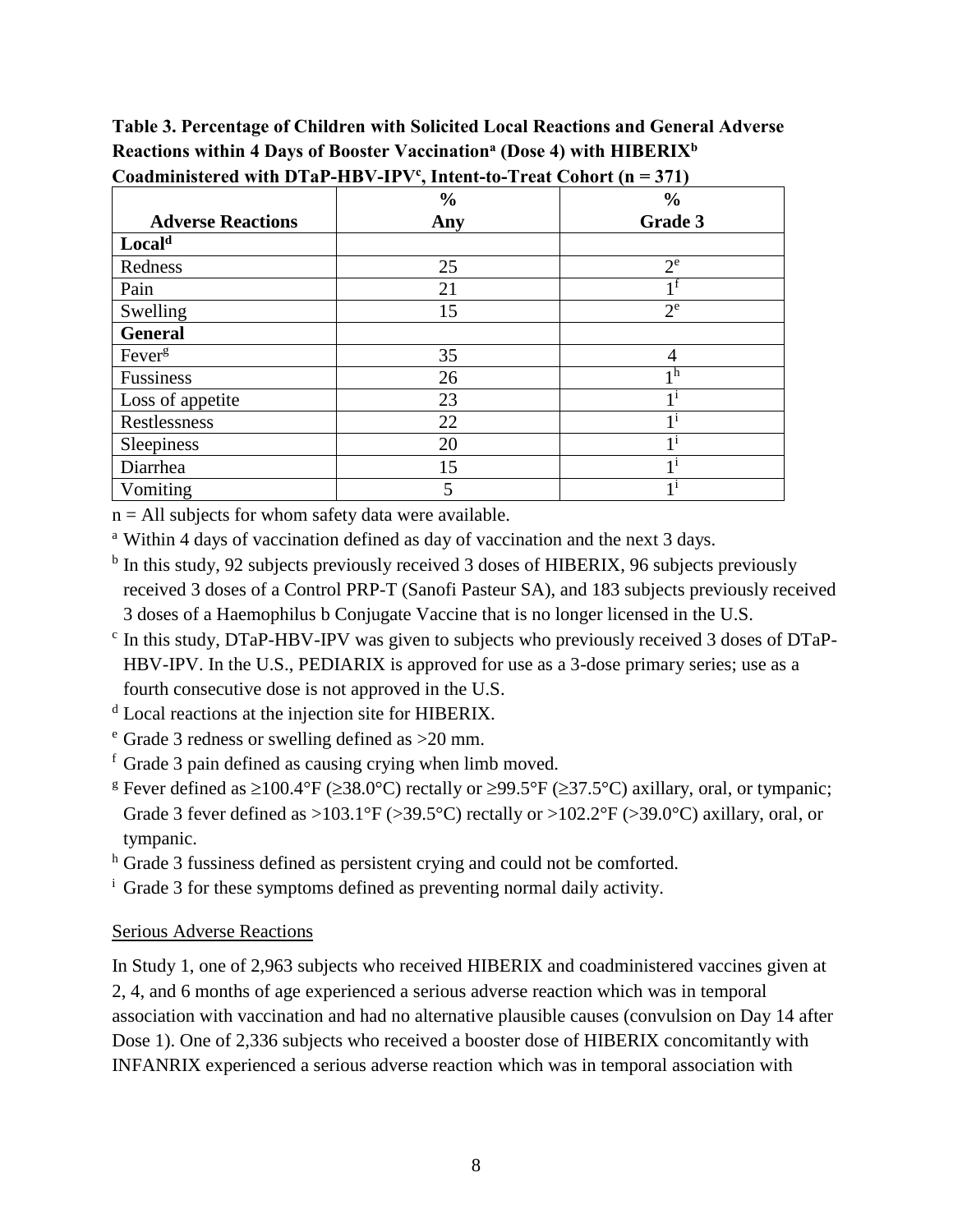vaccination and had no alternative plausible causes (new onset febrile seizure on Day 1 after Dose 4).

In the 7 additional studies, 2 of 1,008 subjects reported a serious adverse reaction that occurred in the 31-day period following booster immunization with HIBERIX. One subject developed bilateral pneumonia 9 days post-vaccination and one subject experienced asthenia following accidental drug ingestion 18 days post-vaccination.

## <span id="page-8-0"></span>**6.2 Postmarketing Experience**

In addition to reports in clinical trials for HIBERIX, the following adverse reactions have been identified during postapproval use of HIBERIX. Because these reactions are reported voluntarily from a population of uncertain size, it is not possible to reliably estimate their frequency or establish a causal relationship to vaccination.

General Disorders and Administration Site Conditions

Extensive swelling of the vaccinated limb, injection site induration.

Immune System Disorders

Allergic reactions (including anaphylactic and anaphylactoid reactions), angioedema.

Nervous System Disorders

Convulsions (with or without fever), hypotonic-hyporesponsive episode (i.e., sudden onset of hypotonia, hyporesponsiveness, and pallor or cyanosis), somnolence, syncope, or vasovagal responses to injection.

Respiratory, Thoracic, and Mediastinal Disorders

Apnea *[see Warnings and Precautions (5.3)]*.

Skin and Subcutaneous Tissue Disorders

<span id="page-8-1"></span>Rash, urticaria.

### **7 DRUG INTERACTIONS**

## <span id="page-8-2"></span>**7.1 Interference with Laboratory Tests**

Haemophilus b capsular polysaccharide derived from Haemophilus b Conjugate Vaccines has been detected in the urine of some vaccinees.<sup>1</sup> Urine antigen detection may not have a diagnostic value in suspected disease due to *H. influenzae* type b within 1 to 2 weeks after receipt of a *H. influenzae* type b-containing vaccine, including HIBERIX *[see Warnings and Precautions (5.6)]*.

## <span id="page-8-3"></span>**7.2 Concomitant Vaccine Administration**

In clinical studies, HIBERIX was administered concomitantly with routinely recommended pediatric vaccines *[see Clinical Studies (14.2)].*

### <span id="page-8-4"></span>**7.3 Immunosuppressive Therapies**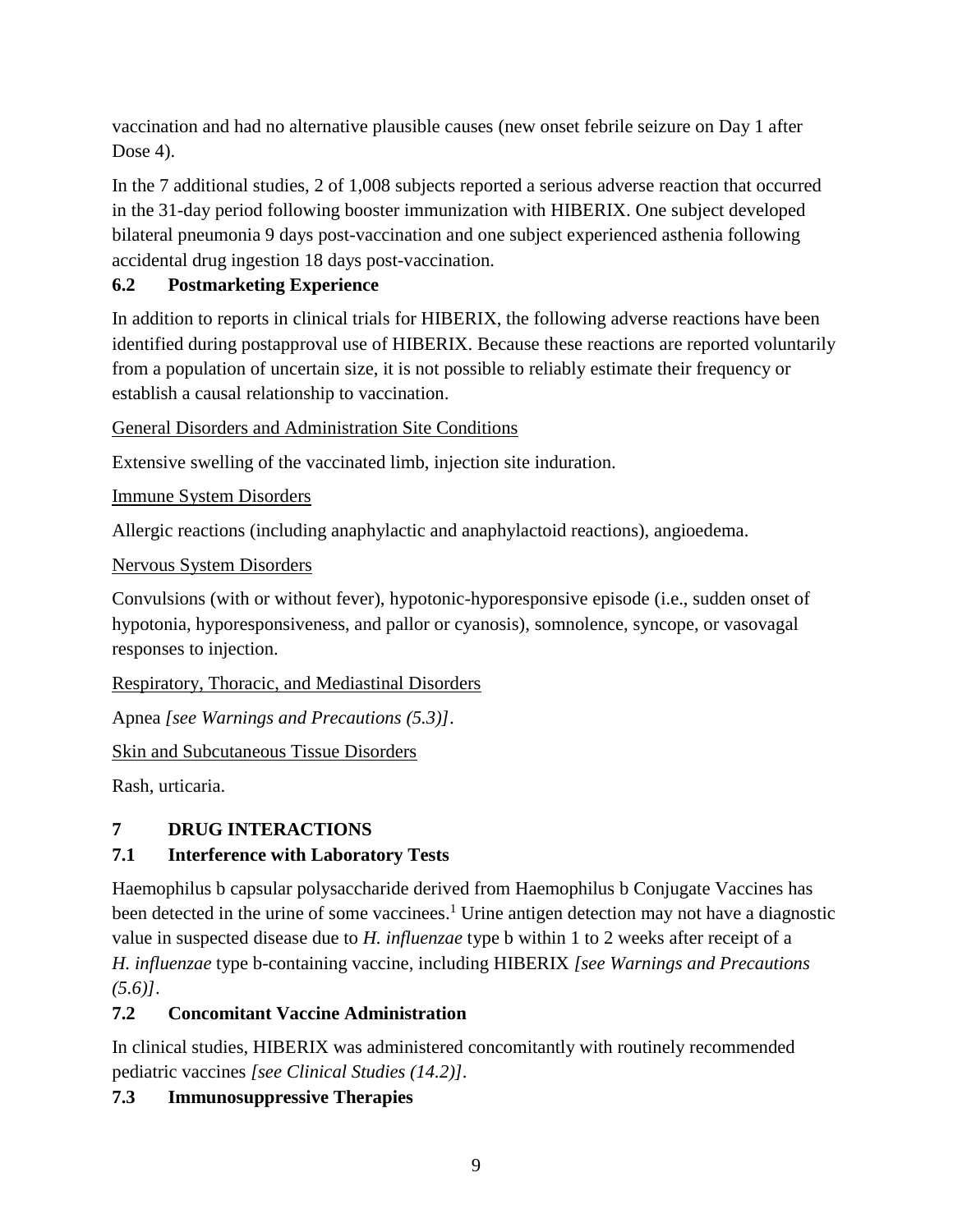Immunosuppressive therapies, including irradiation, antimetabolites, alkylating agents, cytotoxic drugs, and corticosteroids (used in greater than physiologic doses), may reduce the immune response to HIBERIX.

## <span id="page-9-0"></span>**8 USE IN SPECIFIC POPULATIONS**

## <span id="page-9-1"></span>**8.1 Pregnancy**

HIBERIX is not approved for use in individuals aged 5 years and older. No human or animal data with HIBERIX are available to assess vaccine-associated risks in pregnancy.

## **8.2 Lactation**

HIBERIX is not approved for use in individuals aged 5 years and older. No human or animal data are available to assess the impact of HIBERIX on milk production, its presence in breast milk, or its effects on the breastfed infant.

## <span id="page-9-2"></span>**8.4 Pediatric Use**

Safety and effectiveness of HIBERIX in children younger than 6 weeks and in children aged 5 to 16 years have not been established.

## <span id="page-9-3"></span>**11 DESCRIPTION**

HIBERIX [Haemophilus b Conjugate Vaccine (Tetanus Toxoid Conjugate)] is a solution for intramuscular injection, supplied as a sterile, lyophilized powder which is reconstituted at the time of use with the accompanying saline diluent. HIBERIX contains Haemophilus b capsular polysaccharide (polyribosyl-ribitol-phosphate [PRP]), a high molecular weight polymer prepared from the *H. influenzae* type b strain 20,752 grown in a synthetic medium that undergoes heat inactivation and purification. The tetanus toxin, prepared from *Clostridium tetani* grown in a semi-synthetic medium, is detoxified with formaldehyde and purified. The capsular polysaccharide is covalently bound to the tetanus toxoid. After purification, the conjugate is lyophilized in the presence of lactose as a stabilizer. The diluent for HIBERIX is a sterile saline solution (0.9% sodium chloride) supplied in vials.

After reconstitution, each 0.5-mL dose is formulated to contain 10 mcg of purified capsular polysaccharide conjugated to approximately 25 mcg of tetanus toxoid, 12.6 mg of lactose, and  $\leq$ 0.5 mcg of residual formaldehyde.

HIBERIX does not contain a preservative.

The lyophilized vaccine and saline diluent vial stoppers are not made with natural rubber latex.

# <span id="page-9-4"></span>**12 CLINICAL PHARMACOLOGY**

## <span id="page-9-5"></span>**12.1 Mechanism of Action**

*H. influenzae* is a gram-negative coccobacillus. Most strains of *H. influenzae* that cause invasive disease are type b. *H. influenzae* type b can cause invasive disease such as sepsis and meningitis.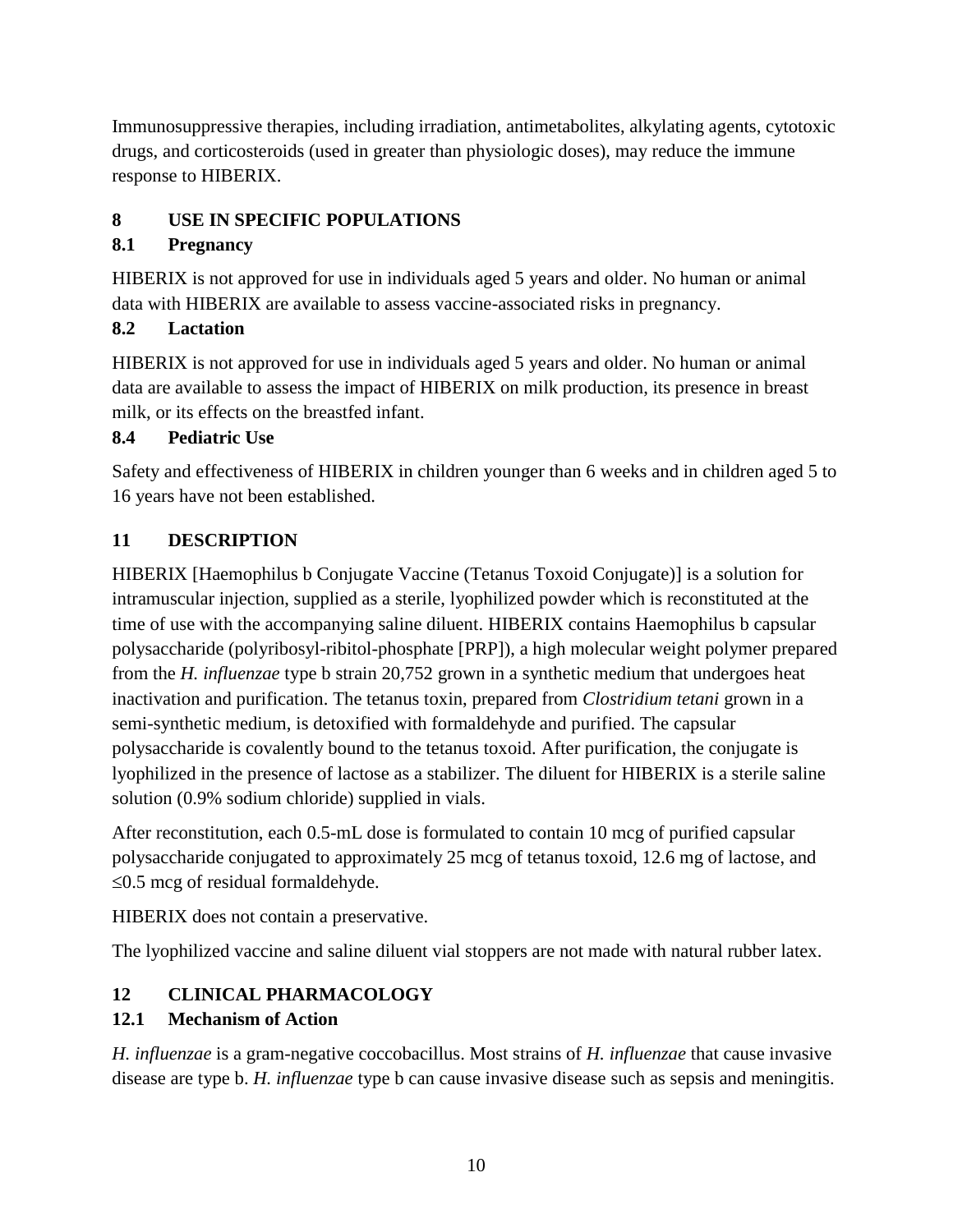Specific levels of antibodies to polyribosyl-ribitol-phosphate (anti-PRP) have been shown to correlate with protection against invasive disease due to *H. influenzae* type b. Based on data from passive antibody studies<sup>2</sup> and a clinical efficacy study with unconjugated *Haemophilus* b polysaccharide vaccine<sup>3</sup>, an anti-PRP concentration of 0.15 mcg/mL has been accepted as a minimal protective level. Data from an efficacy study with unconjugated *Haemophilus* b polysaccharide vaccine indicate that an anti-PRP concentration of  $\geq 1.0$  mcg/mL predicts protection through at least a 1-year period.<sup>4,5</sup> These antibody levels have been used to evaluate the effectiveness of Haemophilus b Conjugate Vaccines, including HIBERIX.

## <span id="page-10-0"></span>**13 NONCLINICAL TOXICOLOGY**

## <span id="page-10-1"></span>**13.1 Carcinogenesis, Mutagenesis, Impairment of Fertility**

HIBERIX has not been evaluated for carcinogenic or mutagenic potential, or for impairment of fertility.

## <span id="page-10-2"></span>**14 CLINICAL STUDIES**

## <span id="page-10-3"></span>**14.1 Immunological Evaluation**

Primary Series Vaccination (Doses 1, 2, and 3)

The immunogenicity of HIBERIX was evaluated in a randomized, controlled trial (Study 1). HIBERIX or control vaccines were administered concomitantly with U.S.-licensed vaccines *[see Adverse Reactions (6.1)]*.

Anti-PRP geometric mean concentrations (GMCs) and seroprotection rates 1 month following Dose 3 of HIBERIX, Control PRP-T (Sanofi Pasteur SA), or DTaP-IPV/Hib are presented in Table 4.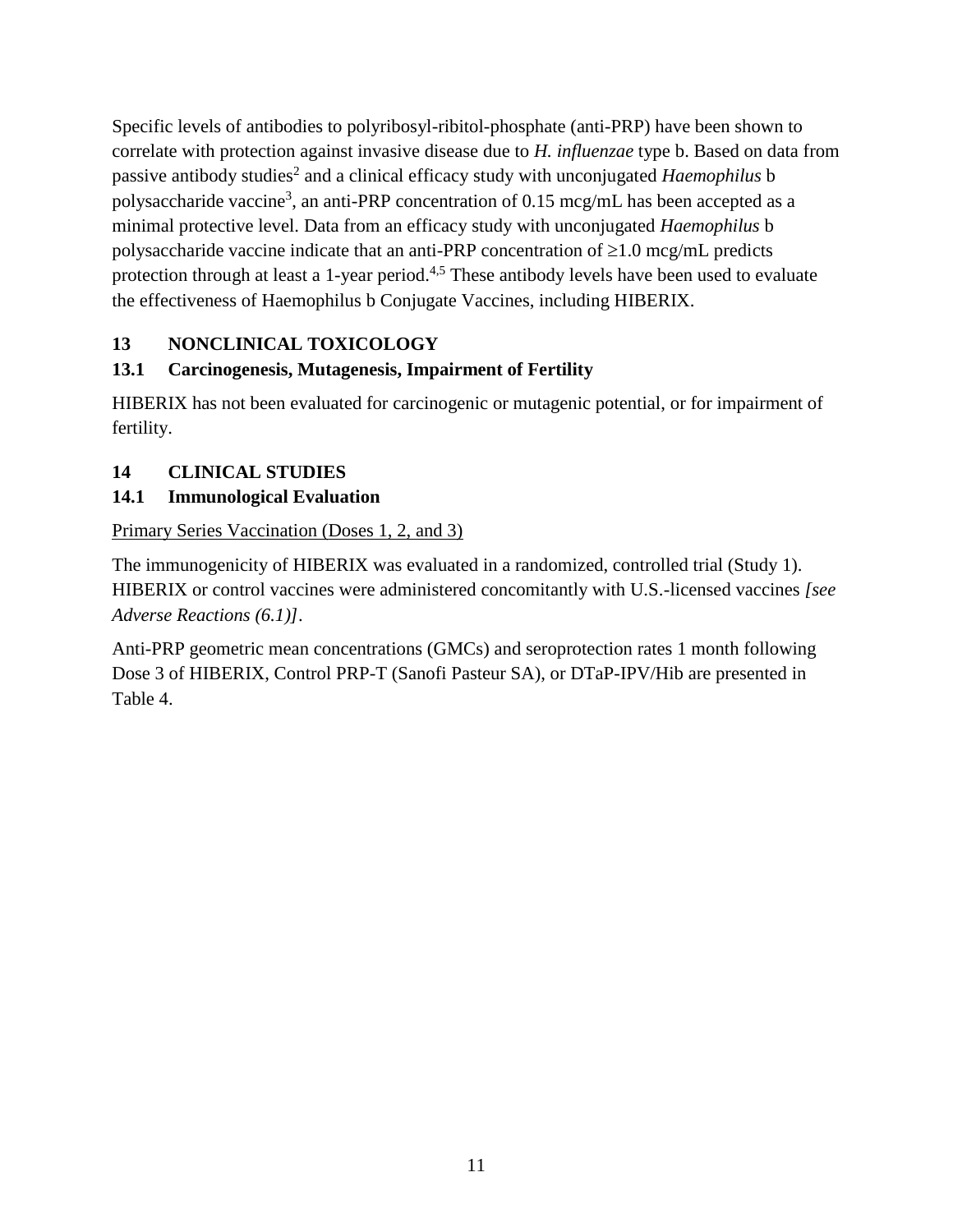**Table 4. Anti-PRP GMCs and Seroprotection Rates 1 Month following 3 Doses of HIBERIX, Control PRP-T<sup>a</sup> , or DTaP-IPV/Hib<sup>b</sup> Administered at 2, 4, and 6 Months of Age, ATP Cohort for Immunogenicity<sup>c</sup>**

| <b>Vaccine</b> | n     | <b>Anti-PRP GMC</b><br>(mcg/mL)<br>$(95\% \text{ CI})$ | % Anti-PRP<br>$\geq 0.15$ mcg/mL<br>$(95\% \text{ CI})$ | % Anti-PRP<br>$\geq 1.0$ mcg/mL<br>$(95\% \text{ CI})$ |
|----------------|-------|--------------------------------------------------------|---------------------------------------------------------|--------------------------------------------------------|
| <b>HIBERIX</b> | 1,590 | 5.19                                                   | 96.6                                                    | 81.2                                                   |
|                |       | (4.77, 5.66)                                           | (95.6, 97.4)                                            | (79.2, 83.1)                                           |
| Control PRP-T  | 274   | 6.74                                                   | 96.7 <sup>d</sup>                                       | 89.8 <sup>e</sup>                                      |
|                |       | (5.59, 8.13)                                           | (93.9, 98.5)                                            | (85.6, 93.1)                                           |
| DTaP-IPV/Hib   | 253   | 3.64                                                   | $92.5^{\rm f}$                                          | $78.3^{f}$                                             |
|                |       | (2.89, 4.58)                                           | (88.5, 95.4)                                            | (72.7, 83.2)                                           |

<sup>a</sup> U.S.-licensed monovalent Haemophilus b Conjugate Vaccine (Control PRP-T) (Sanofi Pasteur SA).

- <sup>b</sup> U.S.-licensed DTaP-IPV/Hib Vaccine (Sanofi Pasteur Ltd.).
- <sup>c</sup> Study 1: NCT01000974.
- <sup>d</sup> HIBERIX was non-inferior to Control PRP-T for percent of subjects achieving anti-PRP ≥0.15 mcg/mL (lower limit of 95% CI on difference of HIBERIX minus Control PRP-T ≥ predefined limit of -5%).
- <sup>e</sup> The non-inferiority criterion was not met (lower limit of 95% CI for the difference in the percentages of subjects with anti-PRP  $\geq$ 1.0 mcg/mL between two groups [HIBERIX minus Control PRP-T] was -12.28%, which was lower than the predefined limit of -10%).
- <sup>f</sup> Analyses of anti-PRP immune responses following DTaP-IPV/Hib vaccination were exploratory.

#### Booster Vaccination (Dose 4)

The immunogenicity of HIBERIX administered as a booster dose at 15 to 18 months of age was evaluated in a subset of children from Study 1 ( $n = 336$ ) in comparison with U.S.-licensed vaccines following primary vaccination at 2, 4, and 6 months of age *[see Adverse Reactions (6.1)]*. The booster dose of HIBERIX and Control PRP-T (Sanofi Pasteur SA) was administered concomitantly with INFANRIX.

Antibodies to PRP were measured in sera obtained immediately prior to and 1 month after booster vaccination with HIBERIX or the control vaccines. Anti-PRP GMCs and seroprotection rates are presented in Table 5.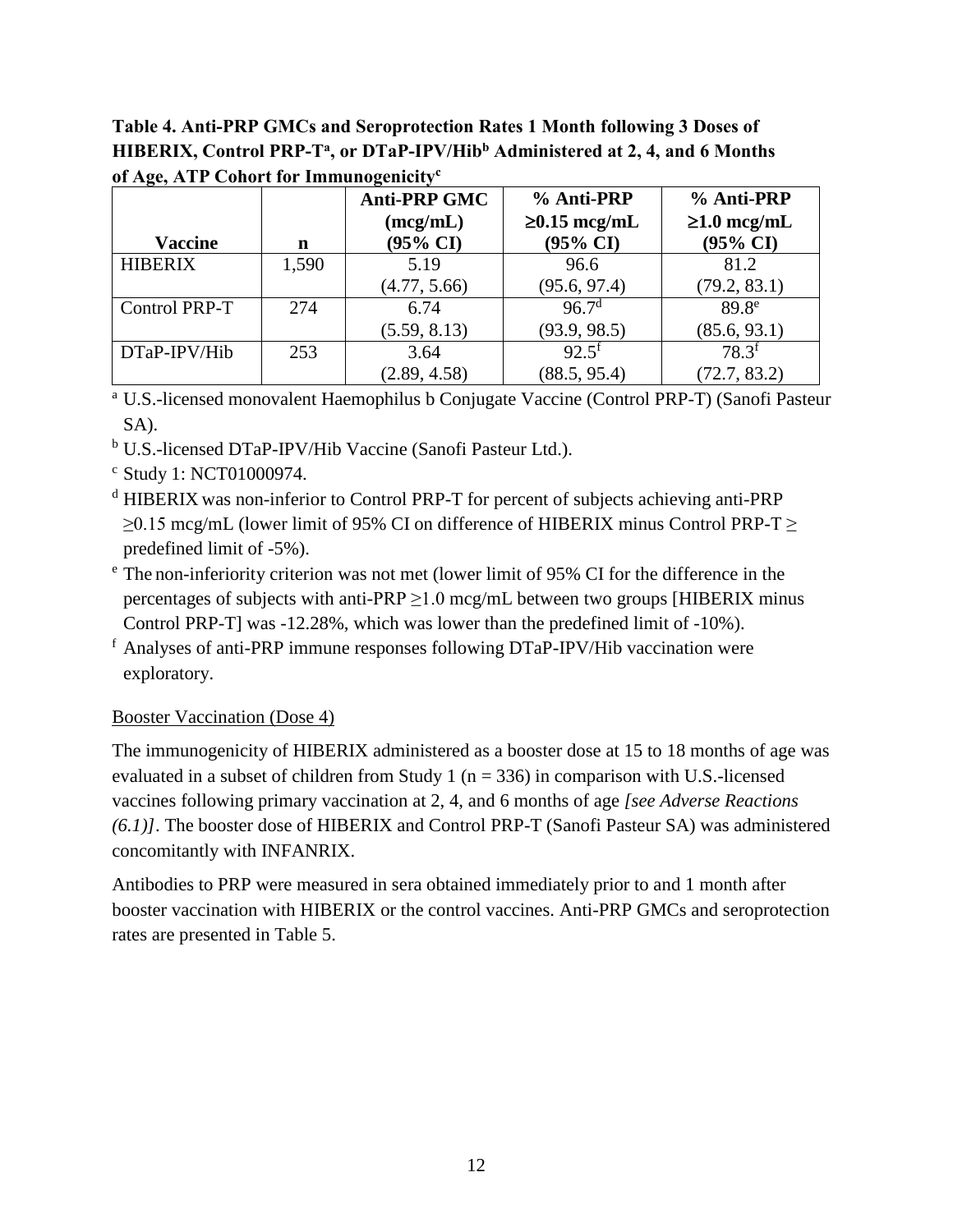## **Table 5. Anti-PRP GMCs and Seroprotection Rates prior to and 1 Month following a Booster Dose (Dose 4 at 15 through 18 Months of Age) of HIBERIX, Control PRP-T<sup>a</sup> , or DTaP-IPV/Hib<sup>b</sup> , ATP Cohort for Immunogenicity<sup>c</sup>**

|                           |         | <b>Anti-PRP GMC</b><br>% Anti-PRP |                | % Anti-PRP   |                                           |                               |                   |
|---------------------------|---------|-----------------------------------|----------------|--------------|-------------------------------------------|-------------------------------|-------------------|
|                           |         | (mcg/mL)<br>$(95\% \text{ CI})$   |                |              | $\geq 0.15$ mcg/mL<br>$(95\% \text{ CI})$ | $\geq 1.0$ mcg/mL<br>(95% CI) |                   |
| <b>Vaccine</b>            | n       | Pre-                              | Post-          | Pre-         | Post-                                     | Pre-                          | Post-             |
| <b>HIBERIX</b>            | 329-336 | 0.50                              | 48.78          | 75.1         | 100.0                                     | 32.2                          | 99.1              |
|                           |         | (0.42, 0.59)                      | (42.0, 56.66)  | (70.0, 79.7) | (98.9, 100.0)                             | (27.2, 37.6)                  | (97.4, 99.8)      |
| Control PRP-T   $226-236$ |         | 0.47                              | 40.29          | 76.1         | 99.6                                      | 27.0                          | 97.9 <sup>d</sup> |
|                           |         | (0.38, 0.57)                      | (33.39, 48.63) | (70.0, 81.5) | (97.7, 100.0)                             | (21.3, 33.3)                  | (95.1, 99.3)      |
| DTaP-IPV/Hib              | 175-186 | 0.38                              | 37.54          | 66.3         | 100.0                                     | 25.1                          | 98.9 <sup>e</sup> |
|                           |         | (0.30, 0.48)                      | (30.53, 46.16) | (58.8, 73.2) | (98.0, 100.0)                             | 18.9, 32.2)                   | (96.2, 99.9)      |

<sup>a</sup> U.S.-licensed monovalent Haemophilus b Conjugate Vaccine (Control PRP-T) (Sanofi Pasteur SA).

- <sup>b</sup> U.S.-licensed DTaP-IPV/Hib Vaccine (Sanofi Pasteur Ltd.).
- <sup>c</sup> Study 1: NCT01000974.
- <sup>d</sup> HIBERIX was non-inferior to Control PRP-T for percent of subjects achieving anti-PRP ≥1.0 mcg/mL (lower limit of 97.5% CI on difference of HIBERIX minus Control PRP-T ≥predefined limit of -10%) at 1 month following the booster dose.
- <sup>e</sup> Analyses of anti-PRP immune responses following DTaP-IPV/Hib vaccination were exploratory.

In 6 additional clinical studies, the immune response to HIBERIX administered as a booster dose was evaluated in a total of 415 children aged 12 to 23 months. At the time of vaccination, 30 children were aged 12 to 14 months, 316 children were aged 15 to 18 months, and 69 children were aged 19 to 23 months. Among subjects, 43% to 60% were male. Among subjects for whom information on race/ethnicity was available, nearly all subjects were white. None of the studies included a comparator group that received a booster dose with a U.S.-licensed Haemophilus b Conjugate Vaccine. Characteristics of 3 of these studies are presented in Table 6.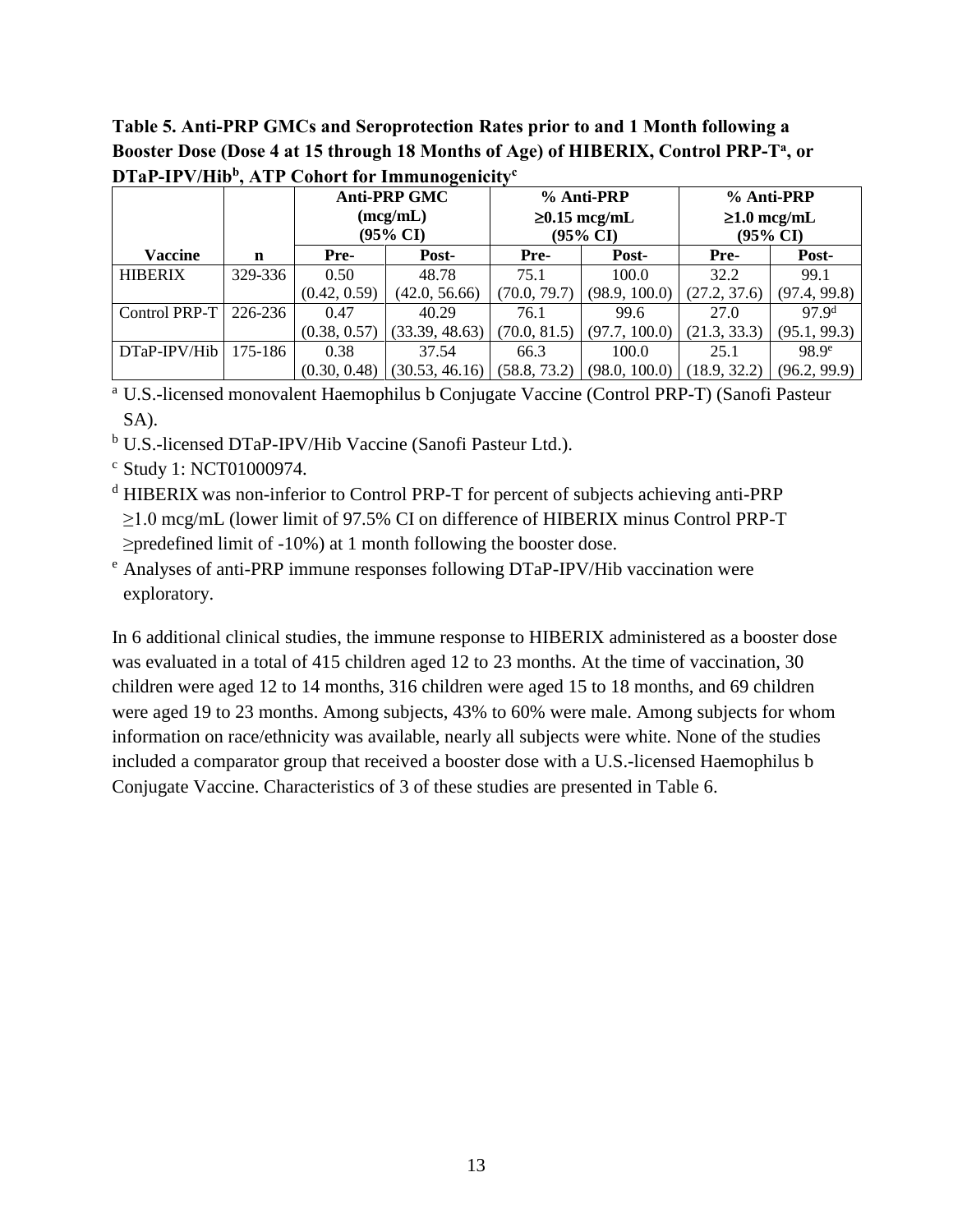|                |                | <b>Per-Protocol</b> |                                | <b>Booster Vaccination with</b><br><b>HIBERIX</b> |                             |
|----------------|----------------|---------------------|--------------------------------|---------------------------------------------------|-----------------------------|
|                |                | Immunogenicity      |                                | Age at                                            | <b>Concomitantly</b>        |
|                |                | <b>Cohort</b>       |                                | <b>Vaccination</b>                                | <b>Administered</b>         |
| <b>Study</b>   | <b>Country</b> | n                   | <b>Priming History</b>         | (months)                                          | <b>Vaccine</b> <sup>a</sup> |
| 3              | Canada         | 42                  | $DTaP-HBV-IPV^b +$             | $16-18$                                           | DTaP-HBV-                   |
|                |                |                     | Haemophilus b                  |                                                   | IPV <sup>b</sup>            |
|                |                |                     | Conjugate Vaccine <sup>c</sup> |                                                   |                             |
|                |                |                     | at $2, 4$ , and 6 months       |                                                   |                             |
|                |                |                     | of age                         |                                                   |                             |
| $\overline{4}$ | Canada         | 64                  | $DTaP-IPVd +$                  | $16-19$                                           | $DTaP-IPVd$                 |
|                |                |                     | <b>HIBERIX</b>                 |                                                   |                             |
|                |                |                     | at $2, 4$ , and 6 months       |                                                   |                             |
|                |                |                     | of age                         |                                                   |                             |
| 5              | Germany        | 108                 | $DTaP-HBVe +$                  | $16-23$                                           | $DTaP-HBVe$                 |
|                |                |                     | <b>HIBERIX</b>                 |                                                   |                             |
|                |                |                     | at $3, 4$ , and $5$ months     |                                                   |                             |
|                |                |                     | of age                         |                                                   |                             |

**Table 6. Characteristics of 3 Open-Label Booster Immunization Studies of HIBERIX**

<sup>a</sup> Administered at a separate site.

 $<sup>b</sup>$  Non-U.S. formulation equivalent to PEDIARIX with the exception of containing 2.5 mg 2-</sup> phenoxyethanol per dose as preservative. In the U.S., PEDIARIX is approved for use as a 3 dose primary series; use as a fourth consecutive dose is not approved in the U.S.

- <sup>c</sup> U.S.-licensed Haemophilus b Conjugate Vaccine (Control PRP-T) (Sanofi Pasteur SA).
- $d$  Non-U.S. formulation equivalent to KINRIX with the exception of containing 2.5 mg 2phenoxyethanol per dose as preservative. In the U.S., KINRIX is approved for use as the fifth dose of DTaP and the fourth dose of IPV in children aged 4 to 6 years previously primed with approved dosing regimens of INFANRIX and/or PEDIARIX. The DTaP-IPV dosing regimen is not approved in the U.S.

<sup>e</sup> Manufactured by GlaxoSmithKline Biologicals (not licensed in the U.S.).

Antibodies to PRP were measured in sera obtained immediately prior to and 1 month after booster vaccination with HIBERIX. Geometric mean concentrations and anti-PRP seroprotection rates are presented in Table 7.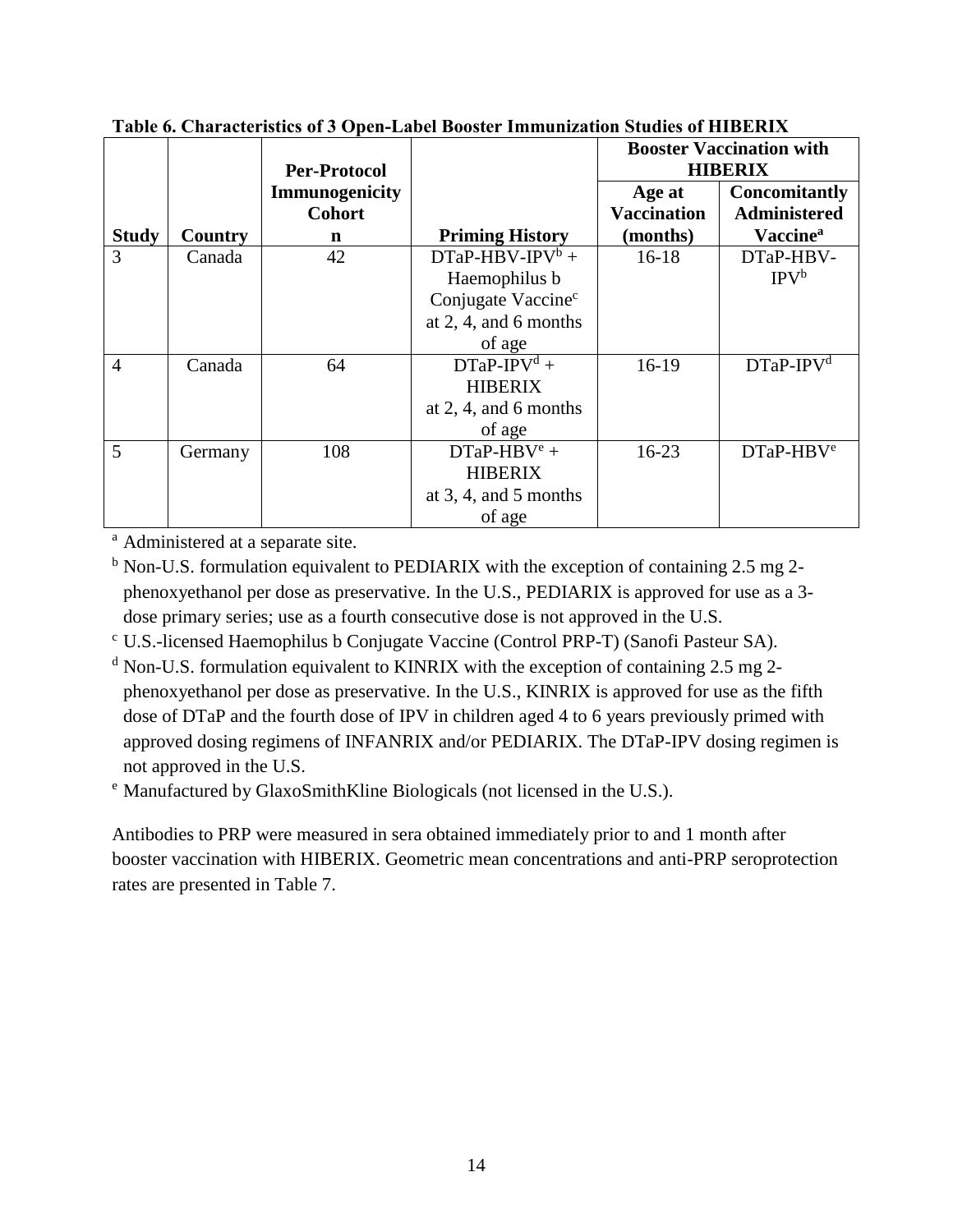|                   |       | <b>Anti-PRP GMC</b><br>(mcg/mL) |       | % Anti-PRP<br>$\geq 0.15$ mcg/mL |       | % Anti-PRP<br>$\geq 1.0$ mcg/mL |       |
|-------------------|-------|---------------------------------|-------|----------------------------------|-------|---------------------------------|-------|
| <b>Study</b>      | n     | Pre-                            | Post- | Pre-                             | Post- | Pre-                            | Post- |
| 2 <sup>a</sup>    |       | 0.46                            | 59.07 | 76.2                             | 100   | 35.7                            | 97.6  |
| $\Lambda^{\rm b}$ | 63-64 | 0.25                            | 47.78 | 71.4                             | 100   | 12.7                            | 100   |
| $5^{\rm c}$       | 108   | 0.59                            | 96.12 | 77.8                             | 100   | 32.4                            | 100   |

**Table 7. Anti-PRP GMCs and Seroprotection Rates prior to and 1 Month following a Booster Dose of HIBERIX, Per-Protocol Immunogenicity Cohort**

GMC = Geometric mean antibody concentration.

n = Number of children for whom serological results were available for the pre- and post-dose immunological evaluations.

Studies 3, 4, and 5 correspond to Studies 3, 4, and 5, respectively in Table 6.

- <sup>a</sup> Canadian study in children aged 16 to 18 months who previously received 3 doses of DTaP-HBV-IPV and Haemophilus b Conjugate Vaccine (Control PRP-T) (Sanofi Pasteur SA). The booster dose of HIBERIX was coadministered with DTaP-HBV-IPV (a fourth consecutive dose of PEDIARIX is not approved in the U.S.). In this study, pre-vaccination sera may have been obtained up to 1 week prior to booster vaccination with HIBERIX.
- <sup>b</sup> Canadian study in children aged 16 to 19 months who previously received 3 doses of DTaP-IPV and HIBERIX. The booster dose of HIBERIX was coadministered with DTaP-IPV. The DTaP-IPV dosing regimen is not approved in the U.S.
- <sup>c</sup> German study in children aged 16 to 23 months who previously received 3 doses of DTaP-HBV (GlaxoSmithKline Biologicals, not licensed in the U.S.) and HIBERIX. The booster dose of HIBERIX was coadministered with DTaP-HBV.

### <span id="page-14-0"></span>**14.2 Concomitant Vaccine Administration**

## Primary Series Vaccination (Doses 1, 2, and 3)

In U.S. Study 1, subjects who received HIBERIX concomitantly with PEDIARIX (DTaP-HBV-IPV) and PCV13 at 2, 4, and 6 months of age had no evidence for reduced antibody responses relative to the response in control subjects administered Control PRP-T (Sanofi Pasteur SA) concomitantly with PEDIARIX (DTaP-HBV-IPV) and PCV13, to pertussis antigens (GMC to pertussis toxin, filamentous hemagglutinin, and pertactin), diphtheria toxoid (antibody levels  $\geq 0.1$  IU/mL), tetanus toxoid (antibody levels  $\geq 0.1$  IU/mL), poliovirus types 1, 2, and 3 (antibody levels  $\geq$ 1:8 to each virus), PCV13 (antibody levels  $\geq$ 0.2 mcg/mL and GMC to each serotype), or hepatitis B (anti-hepatitis B surface antigen  $\geq 10$  mIU/mL). The immune responses to PEDIARIX (DTaP-HBV-IPV) and PCV13 were evaluated 1 month following Dose 3. Subjects in both groups received ROTARIX at 2 and 4 months of age.

### Booster Vaccination (Dose 4)

In U.S. Study 1, subjects who received a booster dose of HIBERIX concomitantly with INFANRIX at 15 to 18 months of age had no evidence for reduced antibody responses to pertussis antigens (GMC to pertussis toxin, filamentous hemagglutinin, and pertactin), diphtheria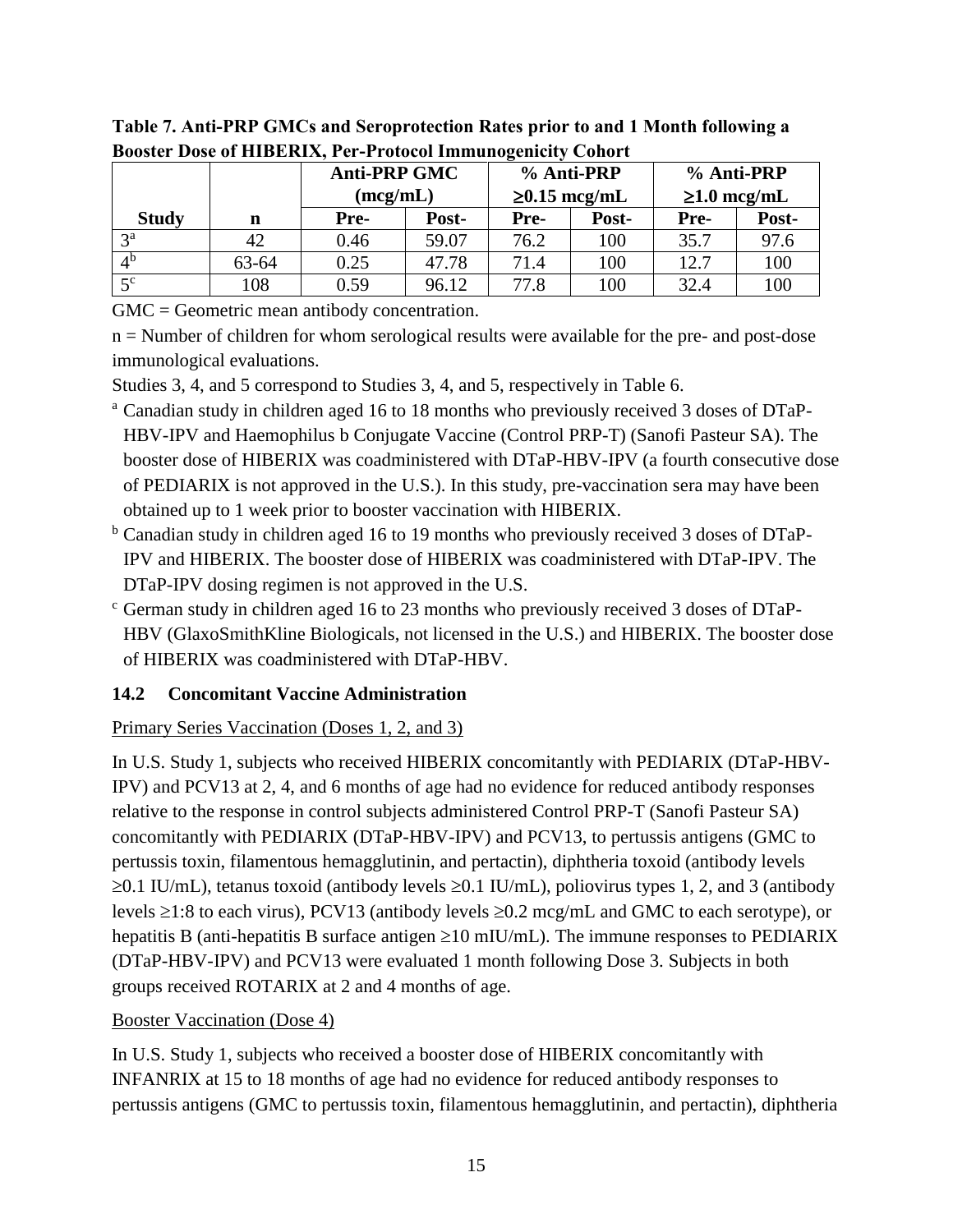toxoid (antibody levels  $\geq 0.1$  IU/mL), and tetanus toxoid (antibody levels  $\geq 0.1$  IU/mL), relative to the responses in control subjects administered Control PRP-T (Sanofi Pasteur SA) concomitantly with INFANRIX.

In 7 additional studies, a booster dose of HIBERIX was administered concomitantly with non-U.S. formulations of INFANRIX, KINRIX, and PEDIARIX. Non-U.S. formulations of KINRIX and PEDIARIX were administered in dosing regimens not approved in the U.S.

Sufficient data are not available to confirm lack of interference in immune responses to vaccines other than INFANRIX administered concomitantly with a booster dose of HIBERIX.

### <span id="page-15-0"></span>**15 REFERENCES**

- 1. Rothstein EP, Madore DV, Girone JAC, et al. Comparison of antigenuria after immunization with three Haemophilus influenzae type b conjugate vaccines*. Pediatr Infect Dis J.* 1991;10:311-314.
- 2. Robbins JB, Parke JC, Schneerson R, et al. Quantitative measurement of "natural" and immunization-induced *Haemophilus influenzae* type b capsular polysaccharide antibodies. *Pediatr Res.* 1973;7:103-110.
- 3. Peltola H, Käythy H, Sivonen A, et al. *Haemophilus influenzae* type b capsular polysaccharide vaccine in children: A double-blind field study of 100,000 vaccinees 3 months to 5 years of age in Finland. *Pediatrics.* 1977;60:730-737.
- 4. Käythy H, Peltola H, Karanko V, et al. The protective level of serum antibodies to the capsular polysaccharide of *Haemophilus influenzae* type b. *J Infect Dis.* 1983;147:1100.
- 5. Anderson P. The protective level of serum antibodies to the capsular polysaccharide of *Haemophilus influenzae* type b. *J Infect Dis.* 1984;149:1034.

## <span id="page-15-1"></span>**16 HOW SUPPLIED/STORAGE AND HANDLING**

HIBERIX is available in single-dose vials of lyophilized vaccine, accompanied by vials containing 0.85 mL of saline diluent (packaged without syringes or needles).

Supplied as package of 10 doses (NDC 58160-818-11):

NDC 58160-816-01 Vial of lyophilized vaccine in Package of 10: NDC 58160-816-05

NDC 58160-817-01 Vial of saline diluent in Package of 10: NDC 58160-817-05

### <span id="page-15-2"></span>**16.1 Storage before Reconstitution**

Lyophilized vaccine vials: Store refrigerated between  $2^{\circ}$  and  $8^{\circ}C$  (36° and 46°F). Protect vials from light.

Diluent: Store refrigerated or at controlled room temperature between  $2^{\circ}$  and  $25^{\circ}$ C (36° and 77°F). Do not freeze. Discard if the diluent has been frozen.